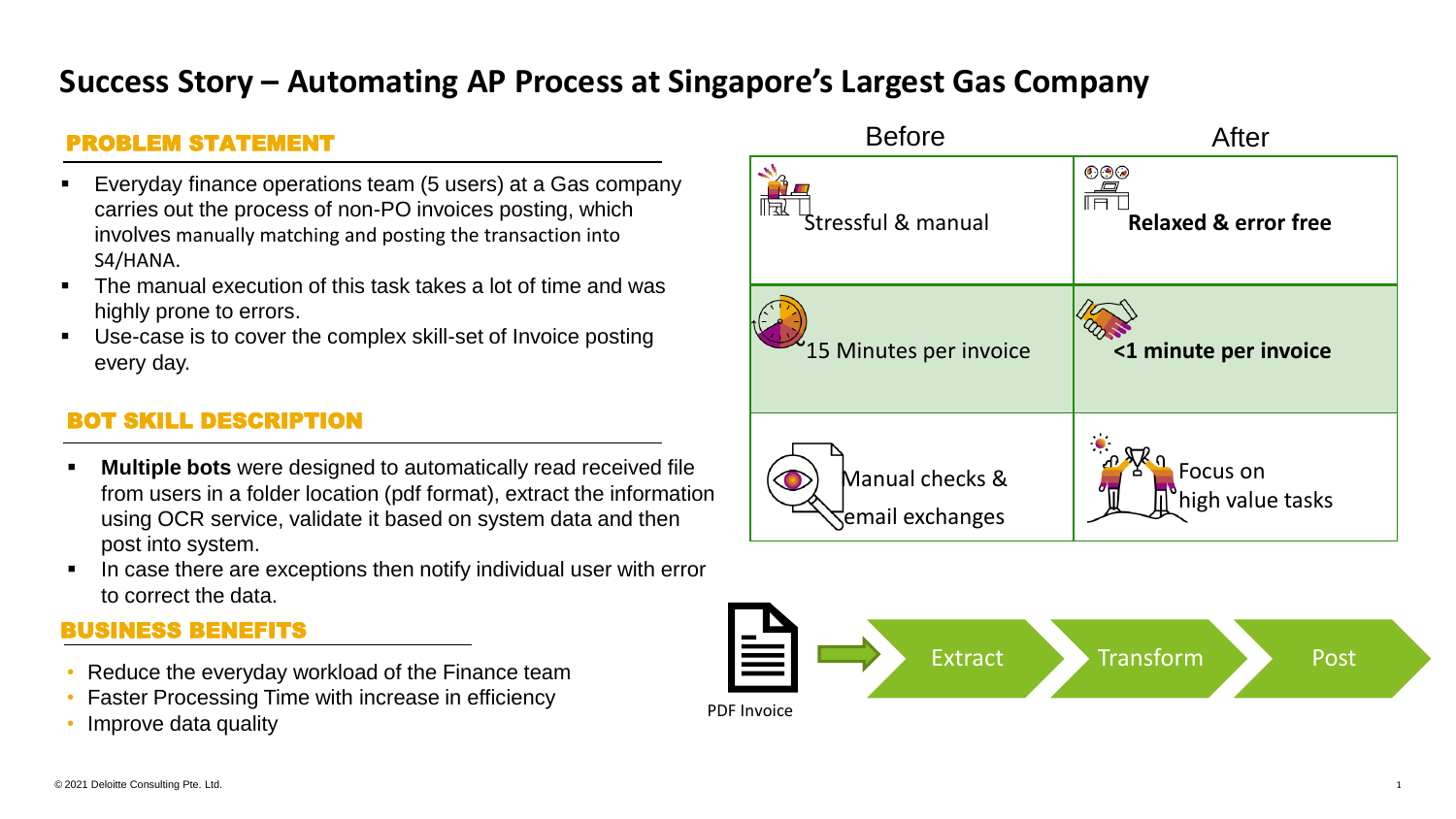# **Posting Non-PO Invoices via Intelligent RPA**